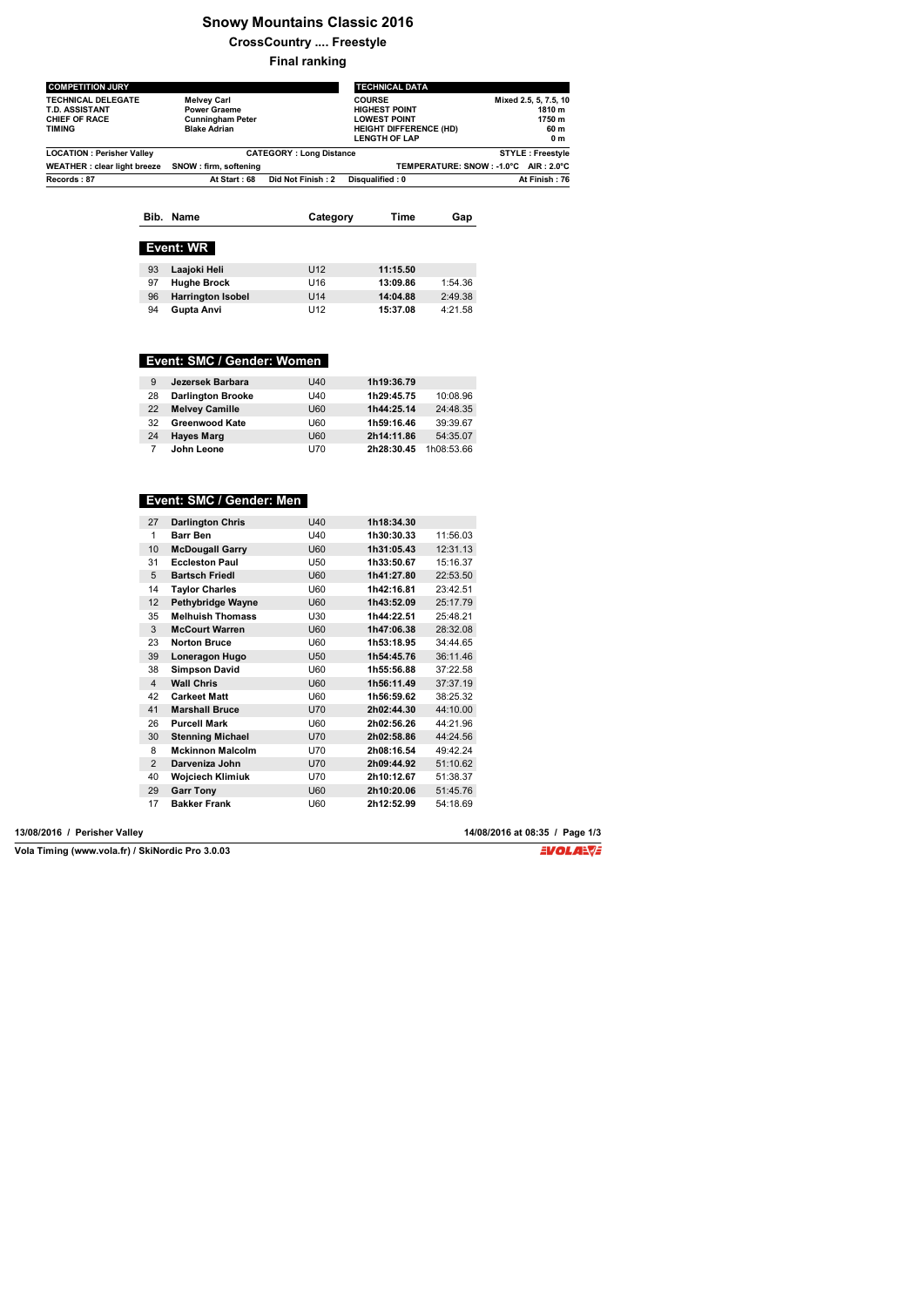|    | Bib. Name             | Category        | Time       | Gap        |
|----|-----------------------|-----------------|------------|------------|
|    |                       |                 |            |            |
| 20 | <b>McGregor Gary</b>  | U <sub>50</sub> | 2h13:44.38 | 55:10.08   |
| 37 | <b>Linsley Martin</b> | U70             | 2h25:46.55 | 1h07:12.25 |
| 16 | <b>Porter Bruce</b>   | U70             | 2h31:23.78 | 1h12:49.48 |
| 18 | <b>Finnie James</b>   | U70             | 2h34:08.63 | 1h15:34.33 |
| 15 | <b>D'Bras Arnold</b>  | U70             | 2h41:58.25 | 1h23:23.95 |
|    |                       |                 |            |            |

# **Event: GG / Gender: Women**

| 62 | Sheer Jane                 | U <sub>50</sub> | 57:54.63   |            |
|----|----------------------------|-----------------|------------|------------|
| 36 | <b>MacFarline Michelle</b> | <b>U60</b>      | 1h03:21.04 | 5:26.41    |
| 58 | <b>Hughes Wendy</b>        | U <sub>50</sub> | 1h09:26.91 | 11:32.28   |
| 69 | <b>Simpson Lauren</b>      | U30             | 1h11:18.12 | 13:23.49   |
| 52 | <b>Sharp Clare</b>         | U40             | 1h19:10.16 | 21:15.53   |
| 43 | Roxburgh Sarah             | U50             | 1h34:17.28 | 36:22.65   |
| 61 | <b>McDonald Bethan</b>     | U40             | 2h05:33.81 | 1h07:39.18 |
| 45 | <b>Funston Gale</b>        | <b>U60</b>      | 3h18:51.47 | 2h20:56.84 |

# **Event: GG / Gender: Men**

| 44 | <b>Walker-Broose Bentley</b> | U16             | 50:21.84   |            |
|----|------------------------------|-----------------|------------|------------|
| 51 | <b>Gordon Archie</b>         | U <sub>18</sub> | 57:37.12   | 7:15.28    |
| 49 | <b>Ward Peter</b>            | <b>U70</b>      | 1h08:19.27 | 17:57.43   |
| 53 | <b>McDonald Paul</b>         | U50             | 1h10:30.72 | 20:08.88   |
| 46 | <b>Christie Rowan</b>        | <b>U60</b>      | 1h13:34.63 | 23:12.79   |
| 64 | <b>Alexander Rick</b>        | U70             | 1h20:36.20 | 30:14.36   |
| 57 | <b>Roxburgh Andrew</b>       | U <sub>50</sub> | 1h21:12.85 | 30:51.01   |
| 48 | <b>Baxter Ken</b>            | U70             | 1h25:11.17 | 34:49.33   |
| 60 | <b>Hopkins Chris</b>         | <b>U60</b>      | 1h32:13.27 | 41:51.43   |
| 65 | <b>Roxburgh David</b>        | O70             | 1h35:02.21 | 44:40.37   |
| 50 | <b>Erskin Alex</b>           | <b>U70</b>      | 2h02:50.25 | 1h12:28.41 |
| 67 | <b>Johnson Max</b>           | O70             | 2h08:20.50 | 1h17:58.66 |
| 66 | Moylan Ken                   | U60             | 2h54:33.00 | 2h04:11.16 |
|    |                              |                 |            |            |

## **Event: RCR / Gender: Women**

| 77 | <b>Timewell Lola</b>    | U <sub>16</sub> | 31:33.51 |          |
|----|-------------------------|-----------------|----------|----------|
| 85 | Mussara Karli           | U <sub>18</sub> | 39:22.20 | 7:48.69  |
| 87 | <b>Power Cherrie</b>    | <b>U70</b>      | 42:01.45 | 10:27.94 |
| 74 | <b>Whitley Nancy</b>    | U70             | 52:21.78 | 20:48.27 |
| 73 | <b>Whitton Debra</b>    | <b>U70</b>      | 53:48.17 | 22:14.66 |
| 76 | <b>Mahoney Margaret</b> | <b>U60</b>      | 55:14.30 | 23:40.79 |
| 88 | <b>Kent Jenny</b>       | <b>U60</b>      | 55:33.98 | 24:00.47 |
| 82 | <b>Clancy Jo-Anne</b>   | <b>U60</b>      | 59:35.15 | 28:01.64 |

## **Event: RCR / Gender: Men**

| <b>Bull Matt</b><br>75 | J20 | 27:23.11 |  |
|------------------------|-----|----------|--|

**13/08/2016 / Perisher Valley 14/08/2016 at 08:35 / Page 2/3**

**Vola Timing (www.vola.fr) / SkiNordic Pro 3.0.03**

EVOLA<del>N</del>